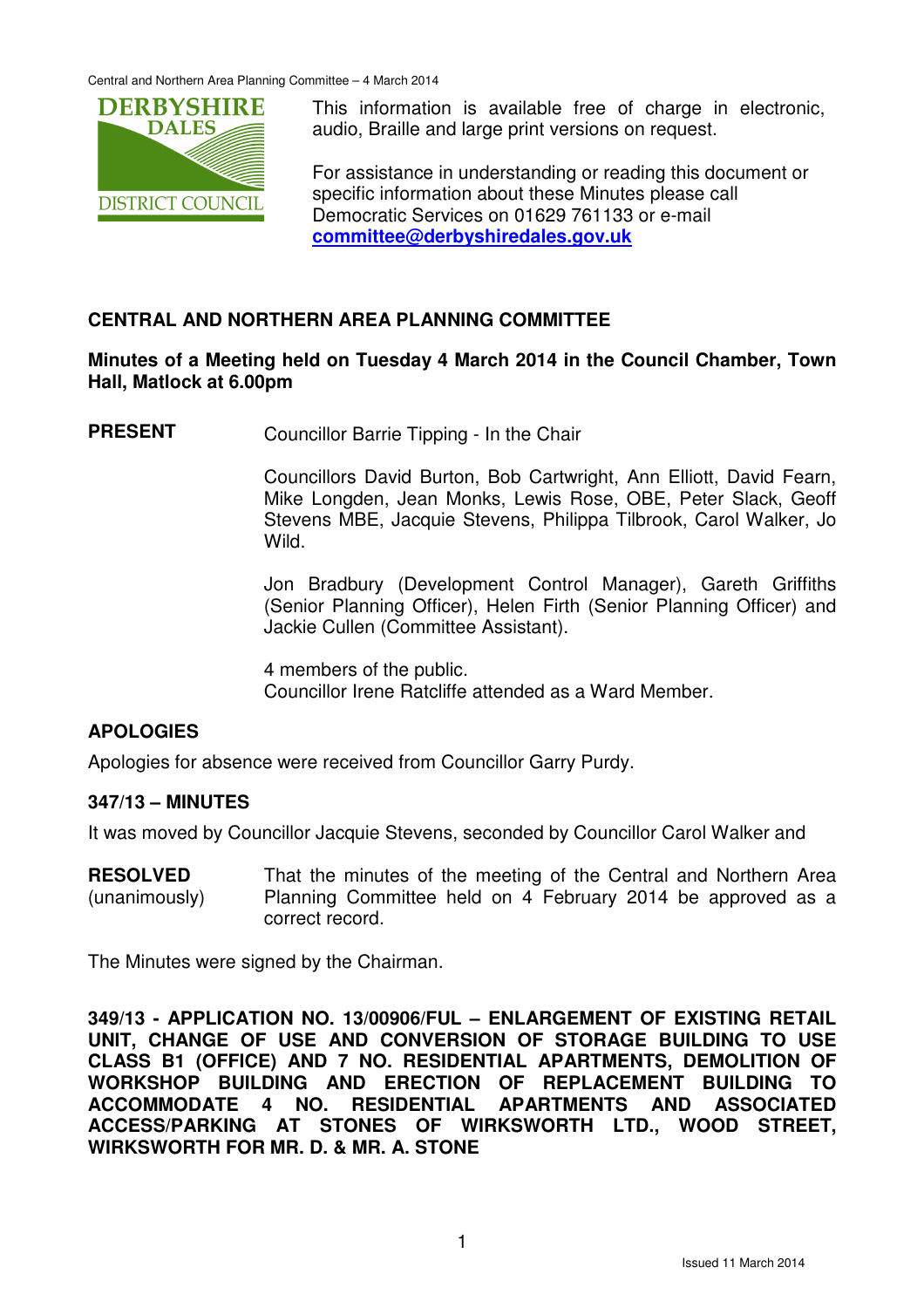Central and Northern Area Planning Committee – 4 March 2014

The Committee had visited the site prior to the meeting to assess the impact of the development on the levels of employment, the amenity of neighbouring residents and the impact on the character and appearance of the Conservation Area.

In accordance with the procedure for public participation, Mr Adam Salt, a neighbour, outlined his concerns regarding the application, although he was not against the development as a whole. Mr Salt requested reassurance on the issue of siting of the bins, and regarding privacy issues.

Mrs Noleen Mallor, neighbour, spoke against the application in terms of over-development of the site and dissatisfaction with the building materials proposed.

Councillor Mrs Irene Ratcliffe spoke as Ward Member against the application primarily on concerns regarding the design of the development.

Mr Richard Pigott, agent, spoke in favour of the application.

The Senior Planning Officer advised the Committee that he had received late correspondence from the Wirksworth Civic Society via e-mail, primarily reiterating their concerns about the design of the development and its negative impact on the Conservation Area.

With reference to Mr Salt's queries, the Senior Planning Officer advised that Officers were in negotiations regarding the re-siting of the bins, which would address the neighbours' concerns. With regard to Mr Salt's privacy issue, the Committee were advised that doors and windows would consist of clear and opaque glass at different levels, with the aim of limiting visibility into neighbouring properties.

A summary of representations received was set out in the report.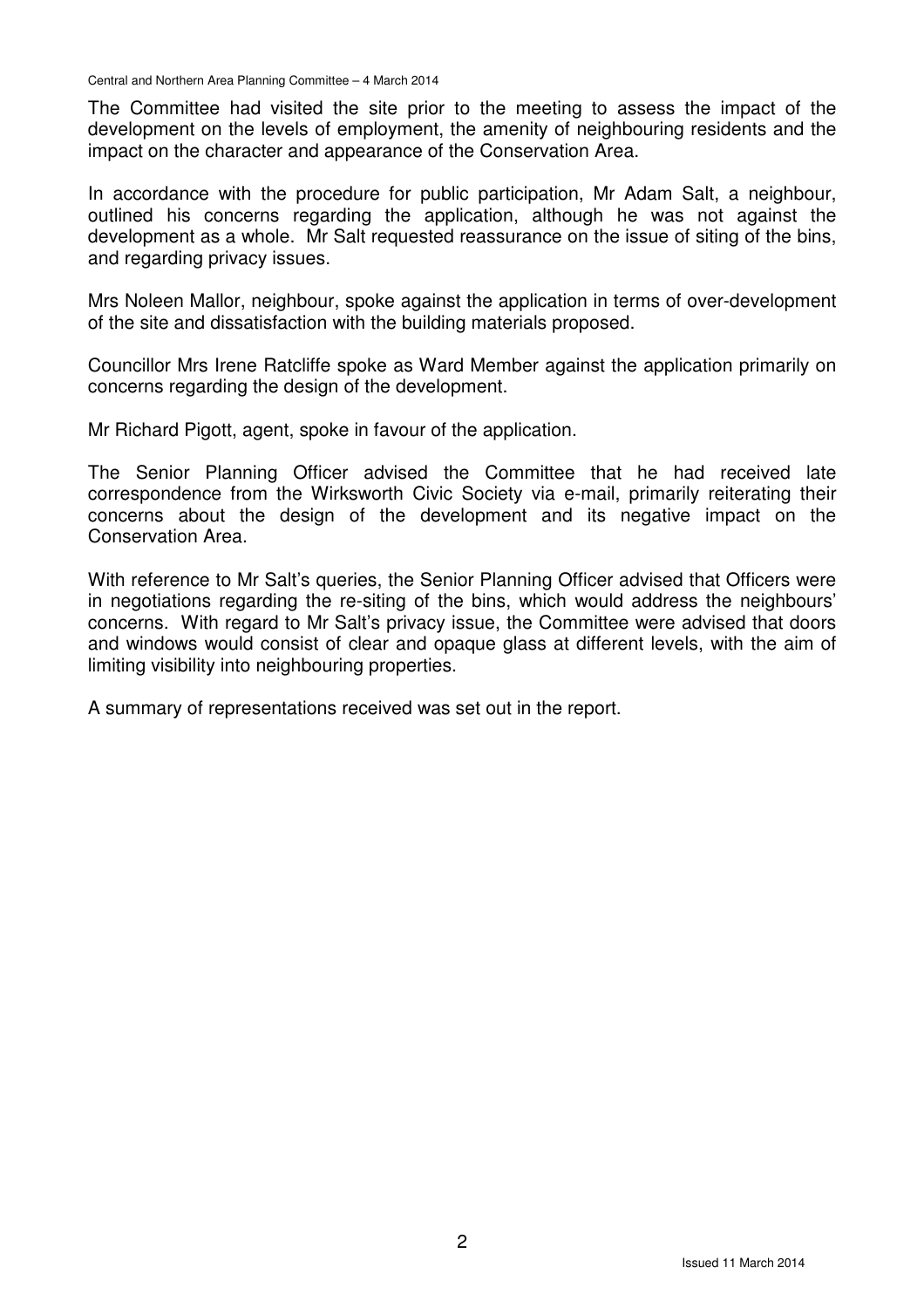It was moved by Councillor Geoff Stevens, seconded by Councillor Walker that

'Planning permission be approved subject to the conditions out lined in the Officer Recommendation.'

A recorded vote on the proposition was requested by Councillors Bob Cartwright and Peter Slack, as follows:

#### **Voting**:

| In favour | Councillors Jean Monks, Geoff Stevens MBE, Jacquie Stevens,<br>Barrie Tipping, Carol Walker and Jo Wild (6) |
|-----------|-------------------------------------------------------------------------------------------------------------|
| Against   | Councillors David Burton, Bob Cartwright, Ann Filiott, David                                                |

Against Councillors David Burton, Bob Cartwright, Ann Elliott, David Fearn, Mike Longden, Lewis Rose OBE, Peter Slack and Philippa Tilbrook (8)

Abstentions (0)

The Chairman declared the proposition LOST.

It was then moved by David Burton, MBE, seconded by Councillor David Fearn, and

**RESOLVED** That planning permission be refused for the following reason

The proposed development, by reason of its design and appearance, fails to adequately respond to the context of the site within the Wirksworth Conservation Area and, in this respect, fails to preserve or enhance the character and appearance of the Wirksworth Conservation Area.

| Voting: In favour |   |
|-------------------|---|
| Against           | 5 |
| Abstentions       |   |

#### **350/13 - APPLICATION NO. 13/00828/FUL - CHANGE OF USE OF STABLE BLOCK TO HOLIDAY ACCOMMODATION AT BAILIFFS COTTAGE FARM, TANSLEY WOOD, LUMSDALE FOR MR N ELSE**

The Committee had visited the site prior to the meeting to assess the impact of the development.

It was moved by Councillor Jacquie Stevens, seconded by Councillor Carol Walker and

**RESOLVED** (Unanimously) That planning permission be granted subject to the conditions as set out in the report.

#### **351/13 - APPLICATION NO. 13/00796/OUT - CONVERSION OF OFFICE BUILDING TO DWELLING HOUSE, DEMOLITION OF GARAGE AND ERECTION OF 6 NO. DWELLINGS AND ASSOCIATED ACCESS ROAD (OUTLINE) FOR KV AND GL SLACK LTD. UPPER LUMSDALE, MATLOCK FOR MR G SLACK**